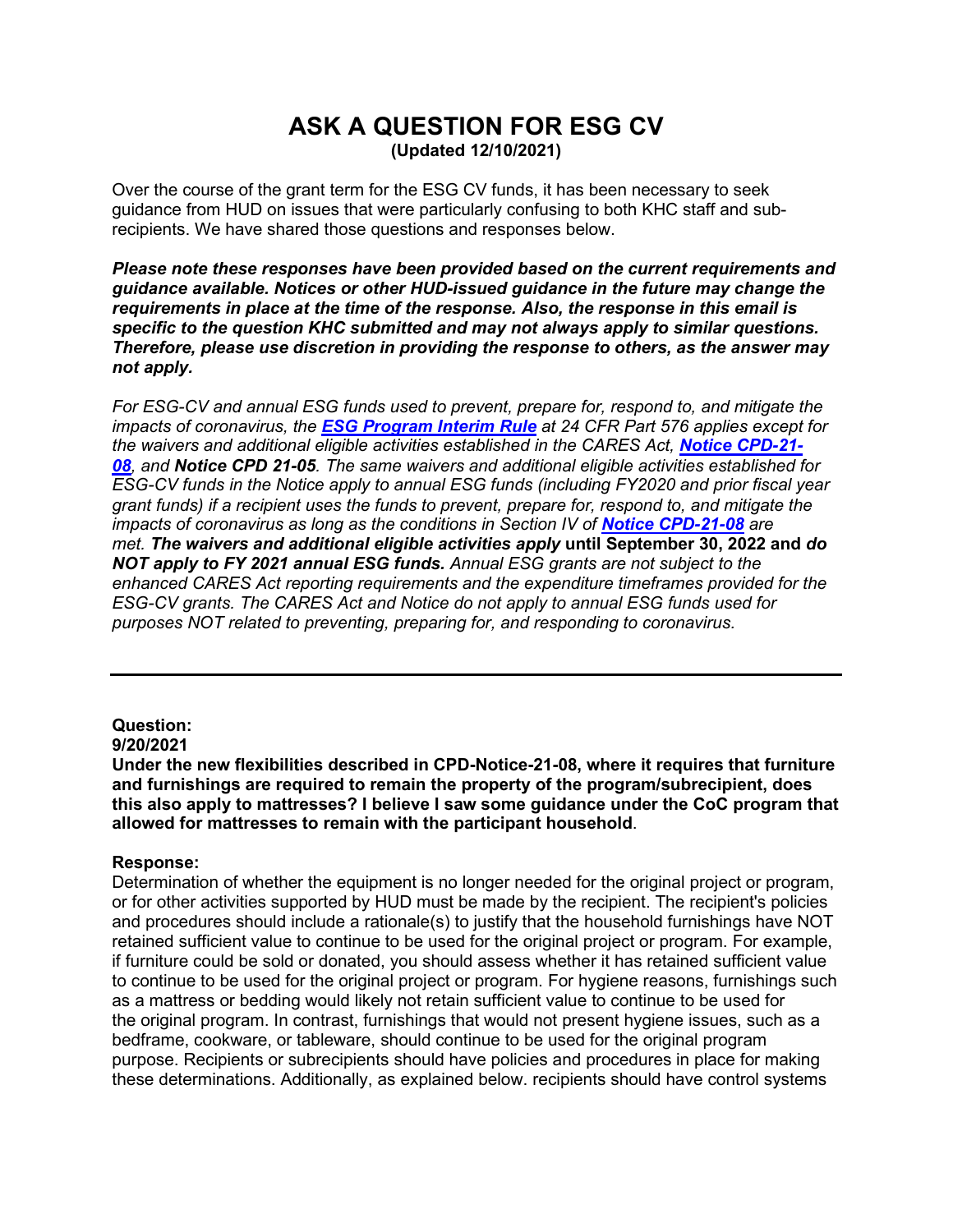in place to keep adequate equipment records, as well as policies and procedures for managing disposition.

The remainder of our response provides additional guidance on disposition requirements. As you know, ESG-CV and annual ESG funds used to prevent, prepare for, and respond to coronavirus may be used to buy furniture and household furnishings for use by program participants while they are receiving homelessness prevention and rapid re-housing assistance**. (**[Notice CPD-21-08,](https://gcc02.safelinks.protection.outlook.com/?url=https%3A%2F%2Fwww.hud.gov%2Fsites%2Fdfiles%2FOCHCO%2Fdocuments%2F2021-08cpdn.pdf&data=04%7C01%7Crluckett%40kyhousing.org%7Cbdd2913bcc284682e80d08d97c7aea6d%7Caea041267f1a46ed81fd06f9287a4399%7C0%7C0%7C637677689763029188%7CUnknown%7CTWFpbGZsb3d8eyJWIjoiMC4wLjAwMDAiLCJQIjoiV2luMzIiLCJBTiI6Ik1haWwiLCJXVCI6Mn0%3D%7C3000&sdata=v3dy80j3M8kchpGq5DZ4Fn76hzxLosfFvS6g4SNFm%2Bw%3D&reserved=0) III.E.3.i). Requirements for disposition (**[2 CFR 200.313\(e\)](https://gcc02.safelinks.protection.outlook.com/?url=https%3A%2F%2Fwww.gpo.gov%2Ffdsys%2Fgranule%2FCFR-2014-title2-vol1%2FCFR-2014-title2-vol1-sec200-313&data=04%7C01%7Crluckett%40kyhousing.org%7Cbdd2913bcc284682e80d08d97c7aea6d%7Caea041267f1a46ed81fd06f9287a4399%7C0%7C0%7C637677689763039137%7CUnknown%7CTWFpbGZsb3d8eyJWIjoiMC4wLjAwMDAiLCJQIjoiV2luMzIiLCJBTiI6Ik1haWwiLCJXVCI6Mn0%3D%7C3000&sdata=gK9Px%2FZR1Z879ID7vENVZ%2F16609LlpHk2znKwyDvyVc%3D&reserved=0)**) depend on whether the equipment is still needed for the original project or program, or for other federallysponsored projects, or for programs that have purposes consistent with those authorized for support by HUD, and the value of the equipment.

If the recipient determines that the equipment is no longer needed for the purpose of the original project, the recipient may use the equipment in the following ways and disposition requirements would not be triggered:

- In other federally-sponsored projects.
- In programs that have purposes consistent with those authorized for support by HUD.

When the furniture and household furnishings are **no longer needed** for the original project or program, or for other federally-sponsored projects, or for programs that have purposes consistent with those authorized for support by HUD, disposition requirements are determined based on their value:

- For equipment or assets with a current per unit fair market value *under \$5,000,* the agency may dispose of the equipment as they see fit with no further obligation to HUD.
- For equipment or assets with a current per unit fair market value i*n excess of \$5,000*, the recipient should request disposition instructions from your local HUD Field Office CPD Representative and further review the rules for disposition of equipment.

With regard to inventory and tracking, 2 CFR 200.313(d)(1) requires that recipients or subrecipients maintain records that include a description of the property, a serial number or other identification number, the source of funding for the property (including the FAIN), who holds title, the acquisition date, and cost of the property, percentage of Federal participation in the [project costs](https://gcc02.safelinks.protection.outlook.com/?url=https%3A%2F%2Fwww.law.cornell.edu%2Fdefinitions%2Findex.php%3Fwidth%3D840%26height%3D800%26iframe%3Dtrue%26def_id%3Ded9972166033bd01a54a979aa197925f%26term_occur%3D999%26term_src%3DTitle%3A2%3ASubtitle%3AA%3AChapter%3AII%3APart%3A200%3ASubpart%3AD%3ASubjgrp%3A28%3A200.313&data=04%7C01%7Crluckett%40kyhousing.org%7Cbdd2913bcc284682e80d08d97c7aea6d%7Caea041267f1a46ed81fd06f9287a4399%7C0%7C0%7C637677689763049096%7CUnknown%7CTWFpbGZsb3d8eyJWIjoiMC4wLjAwMDAiLCJQIjoiV2luMzIiLCJBTiI6Ik1haWwiLCJXVCI6Mn0%3D%7C3000&sdata=djxh5%2FaMV9LQmEz6c9tH4G5mW8vaz02MpwtXnc2dLuA%3D&reserved=0) for the [Federal award](https://gcc02.safelinks.protection.outlook.com/?url=https%3A%2F%2Fwww.law.cornell.edu%2Fdefinitions%2Findex.php%3Fwidth%3D840%26height%3D800%26iframe%3Dtrue%26def_id%3D081a194046528468942c369470c2966a%26term_occur%3D999%26term_src%3DTitle%3A2%3ASubtitle%3AA%3AChapter%3AII%3APart%3A200%3ASubpart%3AD%3ASubjgrp%3A28%3A200.313&data=04%7C01%7Crluckett%40kyhousing.org%7Cbdd2913bcc284682e80d08d97c7aea6d%7Caea041267f1a46ed81fd06f9287a4399%7C0%7C0%7C637677689763049096%7CUnknown%7CTWFpbGZsb3d8eyJWIjoiMC4wLjAwMDAiLCJQIjoiV2luMzIiLCJBTiI6Ik1haWwiLCJXVCI6Mn0%3D%7C3000&sdata=cjAg3520vgmgMadeSXES8cVYYiRj94et8GxyRA1o2mk%3D&reserved=0) under which the property was acquired, the location, use and condition of the property, and any ultimate disposition data including the date of disposal and sale price of the property.

Recipients or subrecipients should also develop system of controls in order to ensure that adequate maintenance is provided for the equipment and to prevent loss, damage, or theft. For example, with regard to the subrecipient's responsibility for tracking furnishings that are loaned to program participants:

- For damaged furnishings, document the damage and dispose of the furnishings.
- For missing furnishings, document the furnishings that were not returned and the subrecipient's due diligence in attempting to recover the furnishings.

**Question: 9/15/2021 Under the terms of the ESG CV Notice-CPD-21-08 where it states up to \$50 in cash per dose can be paid to people experiencing homelessness, does it allow for a RRH client to**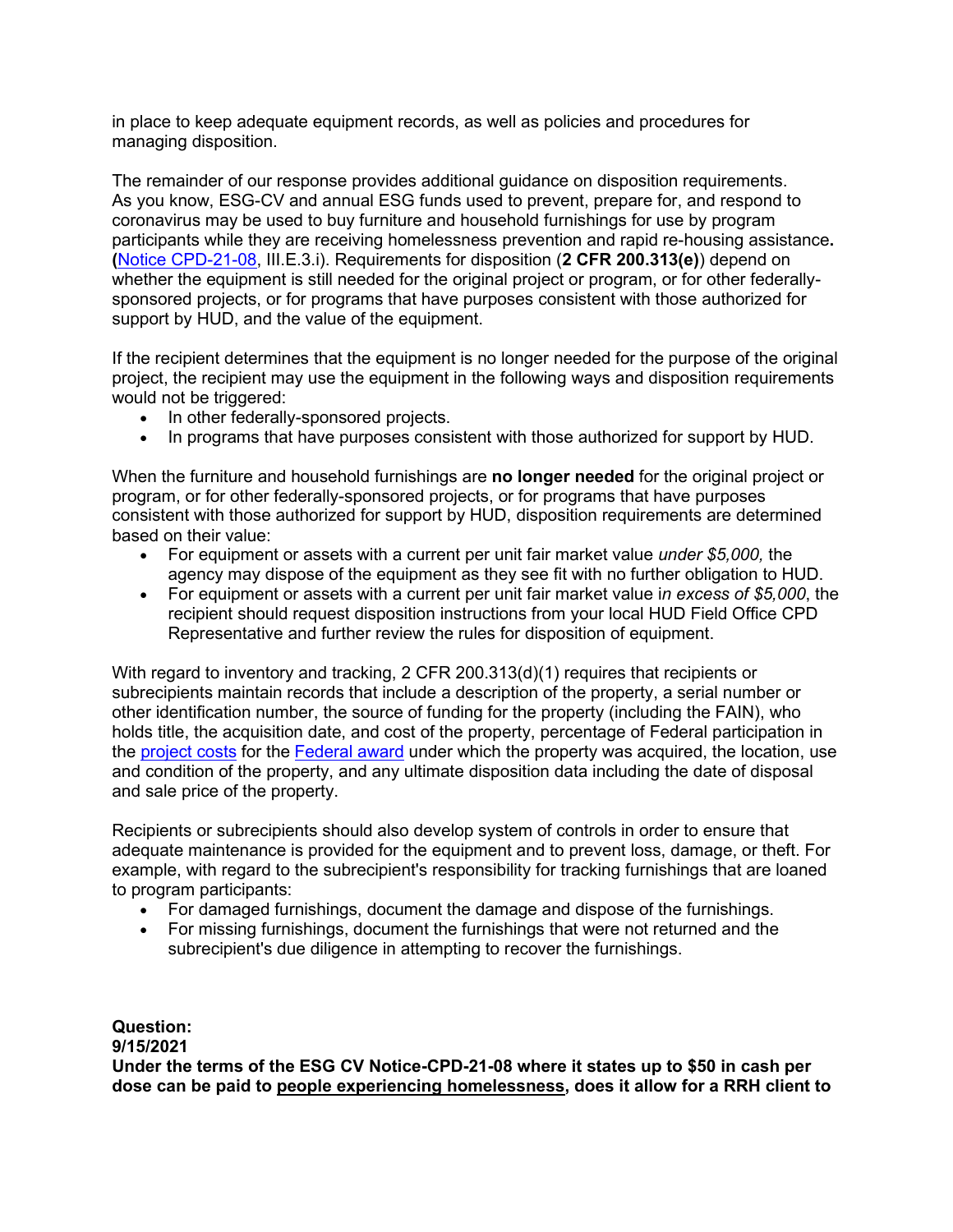## **receive payment for dose #1 while "literally homeless", then receive payment for dose #2 after being housed in the RRH program?**

#### **Response:**

As you are aware, ESG-CV funds are eligible to be used to make direct, cash payments, up to \$50 per dose to people **experiencing homelessness**, as an incentive for receiving a coronavirus vaccine, as provided in [Notice CPD-21-08,](https://gcc02.safelinks.protection.outlook.com/?url=https%3A%2F%2Fwww.hud.gov%2Fsites%2Fdfiles%2FOCHCO%2Fdocuments%2F2021-08cpdn.pdf&data=04%7C01%7Crluckett%40kyhousing.org%7C245769f8f2344a723a6a08d9785fbd2e%7Caea041267f1a46ed81fd06f9287a4399%7C0%7C0%7C637673175009804264%7CUnknown%7CTWFpbGZsb3d8eyJWIjoiMC4wLjAwMDAiLCJQIjoiV2luMzIiLCJBTiI6Ik1haWwiLCJXVCI6Mn0%3D%7C3000&sdata=5bSqJqRs0kLopcu643jYp1IeXph14qBUfWsQ7PfubLM%3D&reserved=0) which would include a coronavirus booster if recommended by the CDC.

Eligible program participants would include those households determined eligible for ESG assistance under the homeless definition and currently enrolled in a rapid rehousing program but not yet housed. In your example, a rapid rehousing client may receive a vaccine incentive for their first dose while "literally homeless," but may NOT receive a vaccine incentive payment for their second dose after being housed with rapid rehousing assistance. Direct, cash payments for vaccine incentives may include options such as direct deposit or PayPal since these are simply different transaction methods for giving people cash. Direct cash payments may also include the use of pre-paid credit/debit cards or gift cards that are unrestricted (i.e., not limited to a specific use or a particular retailer). Recipients should be sure they provide options for cash payments in a way that is accessible to the people receiving it (e.g., direct deposit, PayPal, cash, unrestricted gift card). Only offering the option of a direct deposit would not be appropriate because that wouldn't be accessible to those who don't.

#### **Question:**

#### **8/25/21**

**Can ESG CV funds be used to cover pet fees at hotels where homeless clients are placed as either overflow for shelter decongregation or for COVID-related quarantining? These fees would be those imposed for all hotel guests that bring pets**.

#### **Response:**

No, pet deposits or pet fees are not an eligible ESG expense under any component. Under the Emergency Shelter component, pet deposits or pet fees would not be an eligible cost under either essential services or shelter operations. (24 CFR 576.102). While ESG can cover the cost (including taxes) of the room, the ESG AAQ would recommend using a leverage resource to cover ineligible fees, such as a pet fees or smoking fees, to reduce barriers to emergency shelter.

#### **Question:**

## **3/17/2021**

**While we understand that Landlord Incentives are capped at three times the amount of one month of contract rent (no matter what combination is provided), does the original security deposit (the one charged by landlords to all potential renters) count as part of that calculation?**

**For example, if the contract rent for a unit is \$600 and we pay the regular deposit of \$600 plus 2 times that (\$1,200) for a signing bonus, do we still have \$600 available to cover damages or maintenance for the unit?**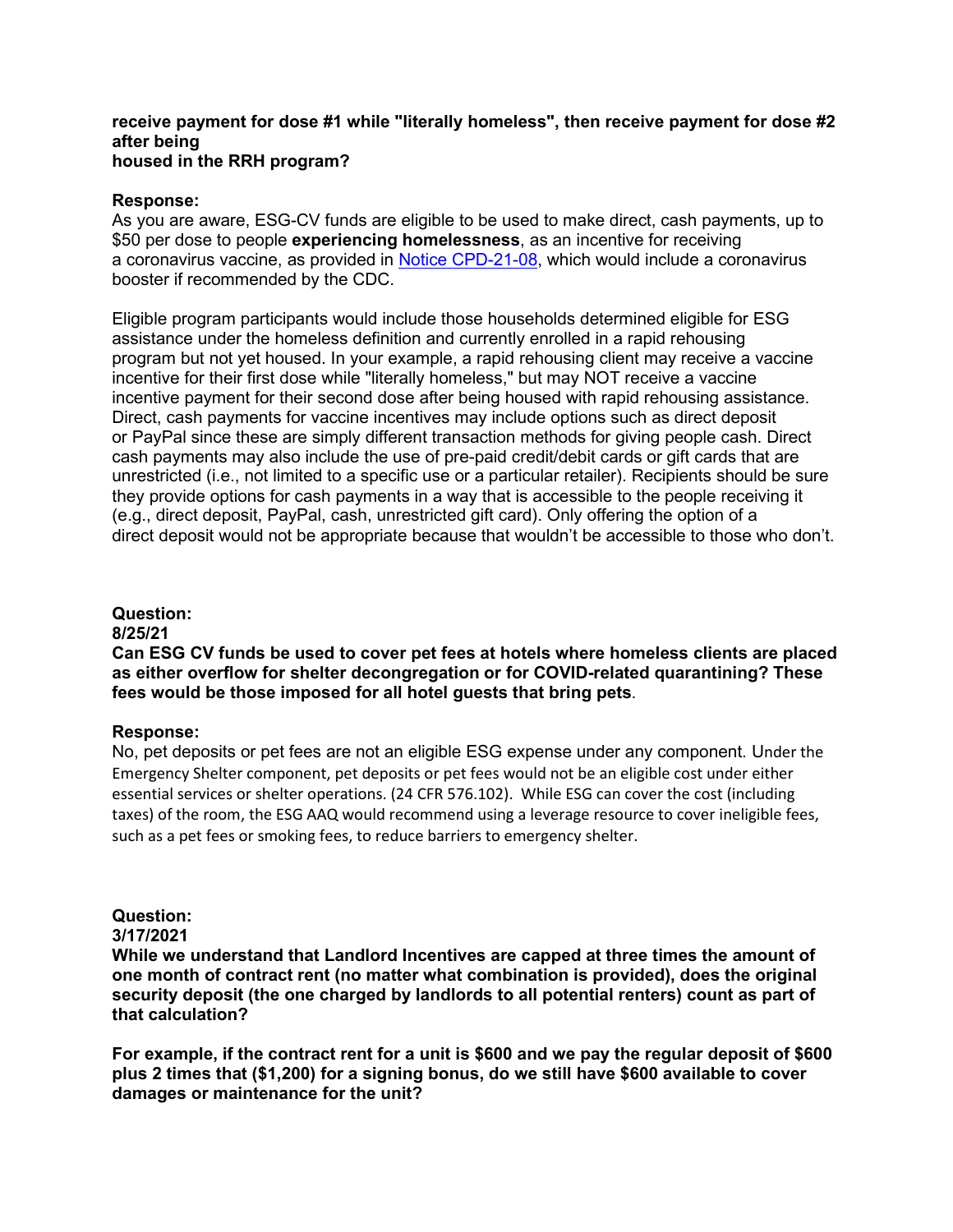## **Response:**

Aggregate landlord incentives, in any combination of the 4 eligible types of incentives, are capped at the equivalent of 3 months of rent. Security deposits, which are an eligible cost under section 576.105(a)(2) of the ESG Program Interim Rule, are treated **as separate and distinct types of assistance** from landlord incentives and do not count against a program participant's months of landlord incentives or rental assistance. Therefore, in your example:

- **Landlord Incentives - Signing bonus:** this is equal to the value of two months of rent. This means that the equivalent of an additional one month of rent may be provided through one of the three other types of eligible landlord incentives. This assistance would not count toward rental or financial assistance provided to a program participant.
- **Security deposit:** this does not count against a program participant's months of rental assistance or landlord incentives.
- **Landlord Incentives - Damages or Maintenance:** Landlord incentives may be used to pay the cost to repair physical damage incurred by the program participant not covered by the security deposit. Landlord incentives may also pay for extra cleaning or maintenance of a program participant's unit or appliances. Since landlord incentives are capped at three months for any combination of the four types, and two months were used for signing bonus, the equivalent of one month of rent may be used to pay landlord incentives to cover physical damages or for maintenance.

# **Question:**

## **10/2/2020**

**I know that the ESG-CV Notice says that "hazard pay" is allowed to pay staff working directly to prevent, prepare for, and to respond to COVID-19. Is there any guidance about how Hazard Pay is to be administered/distributed, etc.**

**We have an agency that wants to pay shelter staff that are working directly to "prevent/prepare/respond" a one time payment to acknowledge the hazardous work they have been doing/are doing. Is this permissible under the ESG-CV program and, if so, can it be done as a one-time payment as described or does it somehow have to be added to the staff member's hourly rate?**

# **Response:**

Hazard pay may include including one-time bonuses and does not have to be added to the staff member's hourly rate. As permitted by the CARES Act and **[Notice CPD-20-08](https://gcc01.safelinks.protection.outlook.com/?url=https%3A%2F%2Fwww.hudexchange.info%2Fresource%2F6135%2Fnotice-cpd-20-08-waivers-and-alternative-requirements-for-the-esg-program-under-the-cares-act%2F&data=02%7C01%7Csrabold%40kyhousing.org%7Cd3596344da404a711cc008d86702576f%7Caea041267f1a46ed81fd06f9287a4399%7C0%7C0%7C637372608253592581&sdata=g3EDegrRULsywT%2B0l49QslPtuAx5AeZyc8pO%2BJsg3qg%3D&reserved=0)**, ESG-CV funds may be used for hazard pay, when recipient- or subrecipient-staff work **directly** to prevent, prepare for, and respond to coronavirus among persons who are homeless or at risk of homelessness and document the nature of the work being provided to substantiate this. Examples of recipient or subrecipient staff working directly in support of coronavirus response include emergency shelter intake staff, street outreach teams, emergency shelter maintenance staff, emergency shelter security staff, staff providing essential services (e.g., outpatient health or mental health, housing navigators), and staff in proximity to persons with coronavirus or working in locations with a high likelihood of contracting coronavirus. (Notice III.E.3.d).